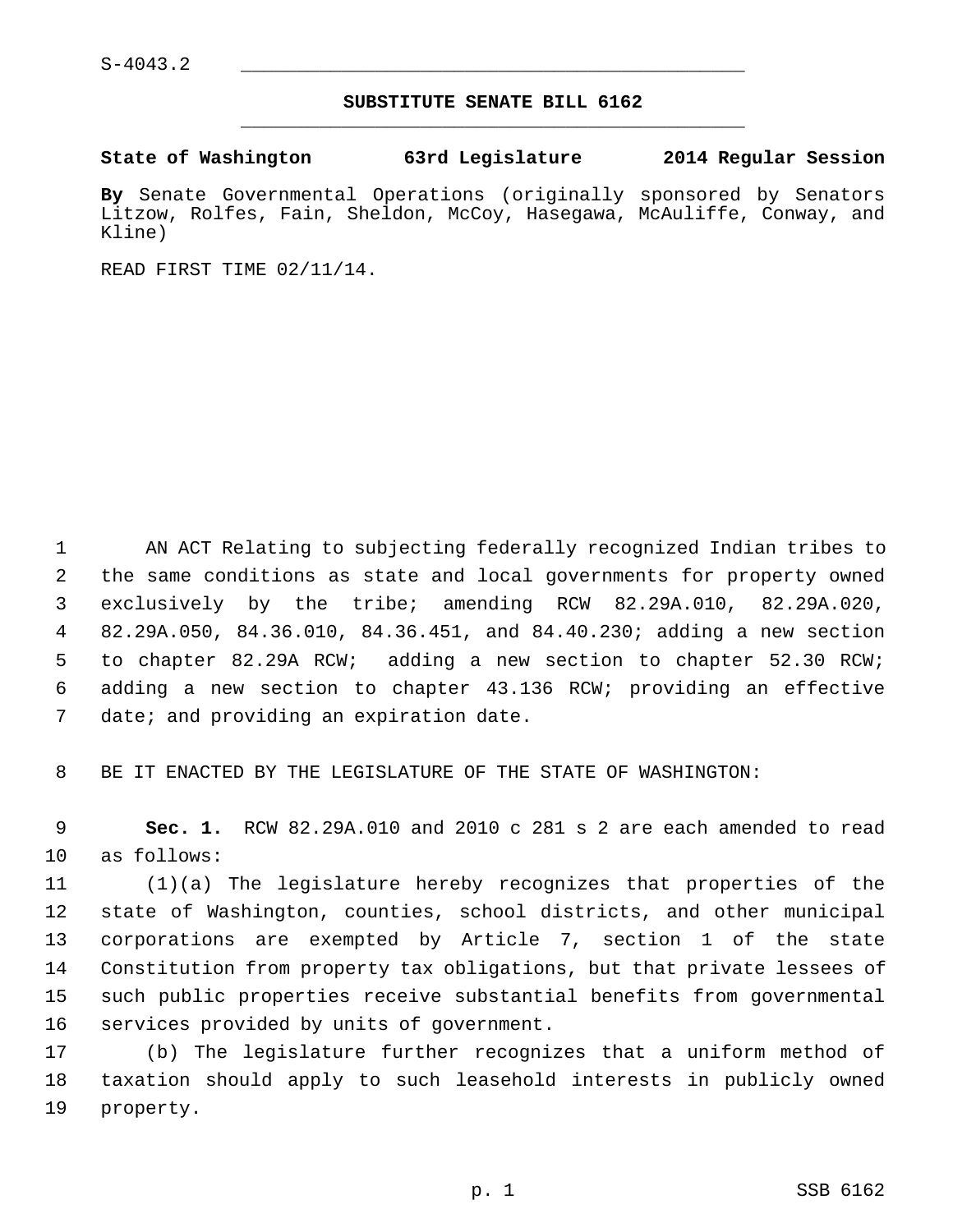1 (c) The legislature finds that lessees of publicly owned property 2 or community centers are entitled to those same governmental services 3 and does hereby provide for a leasehold excise tax to fairly compensate 4 governmental units for services rendered to such lessees of publicly 5 owned property or community centers. For the purposes of this 6 subsection, "community center" has the same meaning as provided in RCW 7 84.36.010.

 (d) The legislature also finds that eliminating the property tax on property owned exclusively by federally recognized Indian tribes within the state requires that the leasehold excise tax also be applied to leasehold interests on tribally owned property.

12 (2) The legislature further finds that experience gained by 13 lessors, lessees, and the department of revenue since enactment of the 14 leasehold excise tax under this chapter has shed light on areas in the 15 leasehold excise statutes that need explanation and clarification. The 16 purpose of chapter 220, Laws of 1999 is to make those changes.

17 **Sec. 2.** RCW 82.29A.020 and 2012 2nd sp.s. c 6 s 501 are each 18 amended to read as follows:

19 The definitions in this section apply throughout this chapter 20 unless the context requires otherwise.

21 (1)(a) "Leasehold interest" means an interest in publicly owned 22 real or personal property which exists by virtue of any lease, permit, 23 license, or any other agreement, written or verbal, between the public 24 owner of the property and a person who would not be exempt from 25 property taxes if that person owned the property in fee, granting 26 possession and use, to a degree less than fee simple ownership. 27 However, no interest in personal property (excluding land or buildings) 28 which is owned by the United States, whether or not as trustee, or by 29 any foreign government may constitute a leasehold interest hereunder 30 when the right to use such property is granted pursuant to a contract 31 solely for the manufacture or production of articles for sale to the 32 United States or any foreign government. The term "leasehold interest" 33 includes the rights of use or occupancy by others of property which is 34 owned in fee or held in trust by a public corporation, commission, or 35 authority created under RCW 35.21.730 or 35.21.660 if the property is 36 listed on or is within a district listed on any federal or state 37 register of historical sites.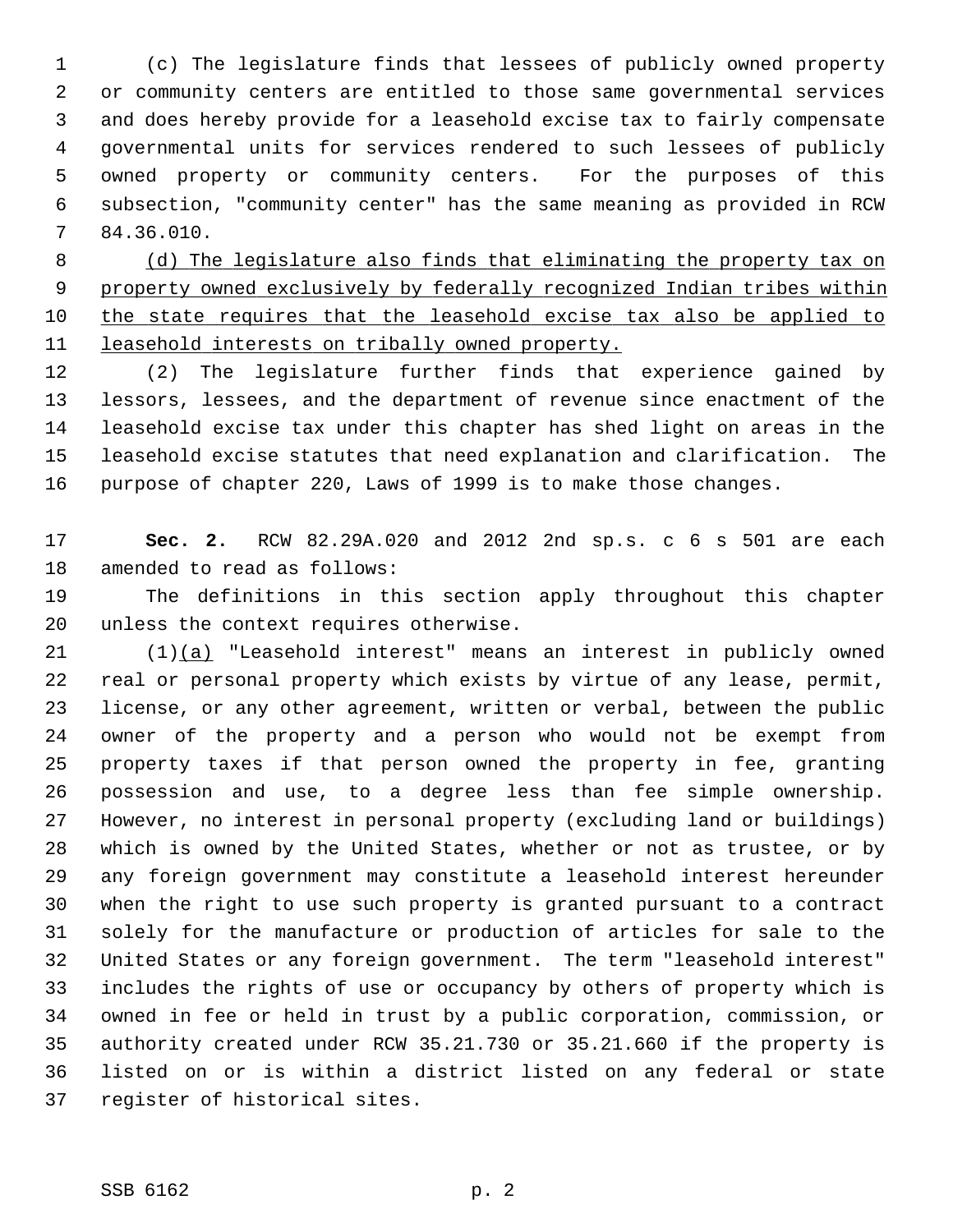1 (b) The term "leasehold interest" does not include:

 2 (i) Road or utility easements, rights of access, occupancy, or use 3 granted solely for the purpose of removing materials or products 4 purchased from a public owner or the lessee of a public owner, or 5 rights of access, occupancy, or use granted solely for the purpose of 6 natural energy resource exploration((. "Leasehold interest" does not 7 include)); or

 8 (ii) The preferential use of publicly owned cargo cranes and docks 9 and associated areas used in the loading and discharging of cargo 10 located at a port district marine facility. "Preferential use" means 11 that publicly owned real or personal property is used by a private 12 party under a written agreement with the public owner, but the public 13 owner or any third party maintains a right to use the property when not 14 being used by the private party.

15 (c) "Publicly owned real or personal property" includes real or 16 personal property owned by a federally recognized Indian tribe in the 17 state and exempt from tax under RCW 84.36.010.

18 (2)(a) "Taxable rent" means contract rent as defined in (c) of this 19 subsection in all cases where the lease or agreement has been 20 established or renegotiated through competitive bidding, or negotiated 21 or renegotiated in accordance with statutory requirements regarding the 22 rent payable, or negotiated or renegotiated under circumstances, 23 established by public record, clearly showing that the contract rent 24 was the maximum attainable by the lessor. However, after January 1, 25 1986, with respect to any lease which has been in effect for ten years 26 or more without renegotiation, taxable rent may be established by 27 procedures set forth in (g) of this subsection. All other leasehold 28 interests are subject to the determination of taxable rent under the 29 terms of (g) of this subsection.

30 (b) For purposes of determining leasehold excise tax on any lands 31 on the Hanford reservation subleased to a private or public entity by 32 the department of ecology, taxable rent includes only the annual cash 33 rental payment made by such entity to the department of ecology as 34 specifically referred to as rent in the sublease agreement between the 35 parties and does not include any other fees, assessments, or charges 36 imposed on or collected by such entity irrespective of whether the 37 private or public entity pays or collects such other fees, assessments, 38 or charges as specified in the sublease agreement.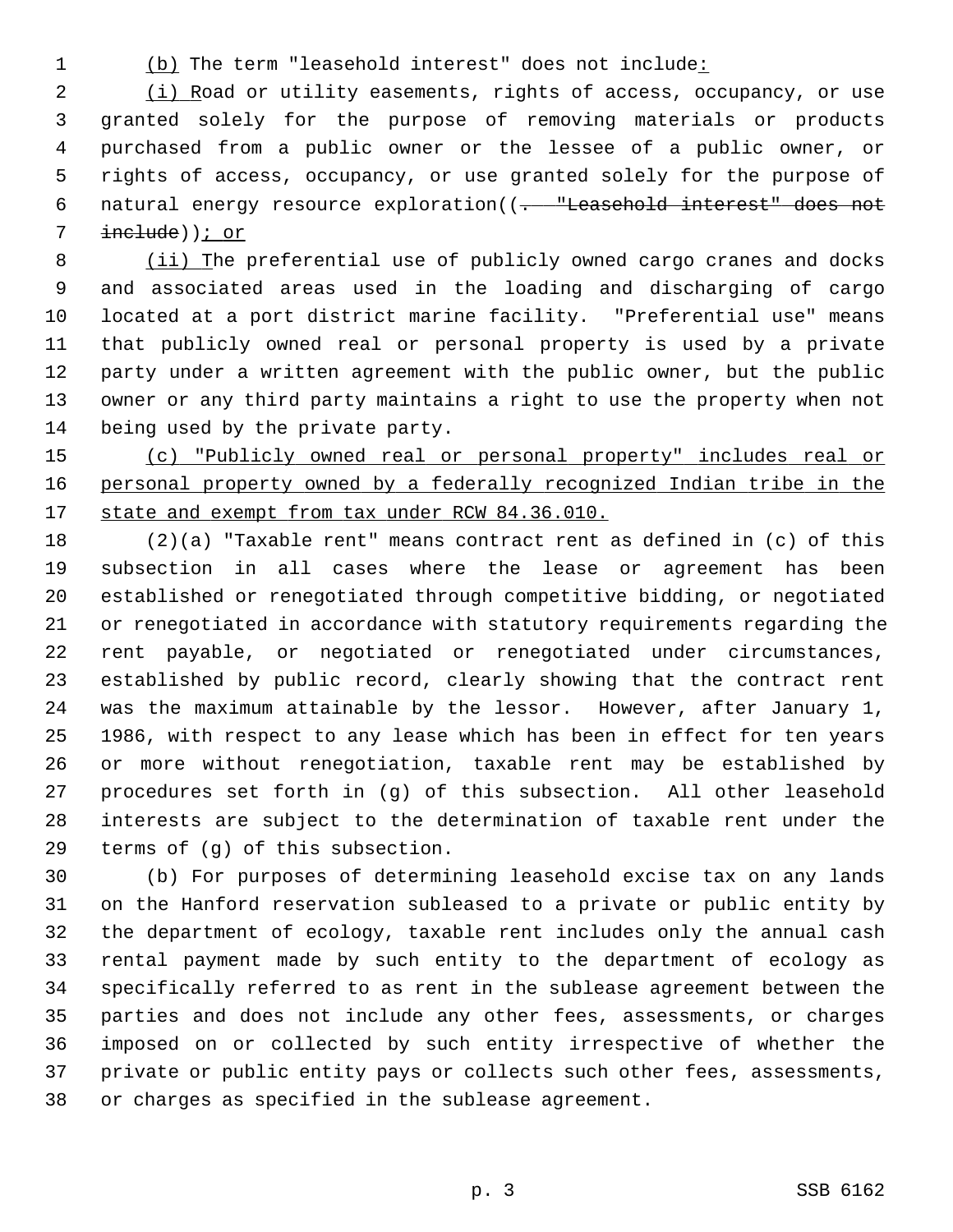1 (c) "Contract rent" means the amount of consideration due as 2 payment for a leasehold interest, including: The total of cash 3 payments made to the lessor or to another party for the benefit of the 4 lessor according to the requirements of the lease or agreement, 5 including any rents paid by a sublessee; expenditures for the 6 protection of the lessor's interest when required by the terms of the 7 lease or agreement; and expenditures for improvements to the property 8 to the extent that such improvements become the property of the lessor. 9 Where the consideration conveyed for the leasehold interest is made in 10 combination with payment for concession or other rights granted by the 11 lessor, only that portion of such payment which represents 12 consideration for the leasehold interest is part of contract rent.

13 (d) "Contract rent" does not include: (i) Expenditures made by the 14 lessee, which under the terms of the lease or agreement, are to be 15 reimbursed by the lessor to the lessee or expenditures for improvements 16 and protection made pursuant to a lease or an agreement which requires 17 that the use of the improved property be open to the general public and 18 that no profit will inure to the lessee from the lease; (ii) 19 expenditures made by the lessee for the replacement or repair of 20 facilities due to fire or other casualty including payments for 21 insurance to provide reimbursement for losses or payments to a public 22 or private entity for protection of such property from damage or loss 23 or for alterations or additions made necessary by an action of 24 government taken after the date of the execution of the lease or 25 agreement; (iii) improvements added to publicly owned property by a 26 sublessee under an agreement executed prior to January 1, 1976, which 27 have been taxed as personal property of the sublessee prior to January 28 1, 1976, or improvements made by a sublessee of the same lessee under 29 a similar agreement executed prior to January 1, 1976, and such 30 improvements are taxable to the sublessee as personal property; (iv) 31 improvements added to publicly owned property if such improvements are 32 being taxed as personal property to any person.

33 (e) Any prepaid contract rent is considered to have been paid in 34 the year due and not in the year actually paid with respect to 35 prepayment for a period of more than one year. Expenditures for 36 improvements with a useful life of more than one year which are 37 included as part of contract rent must be treated as prepaid contract 38 rent and prorated over the useful life of the improvement or the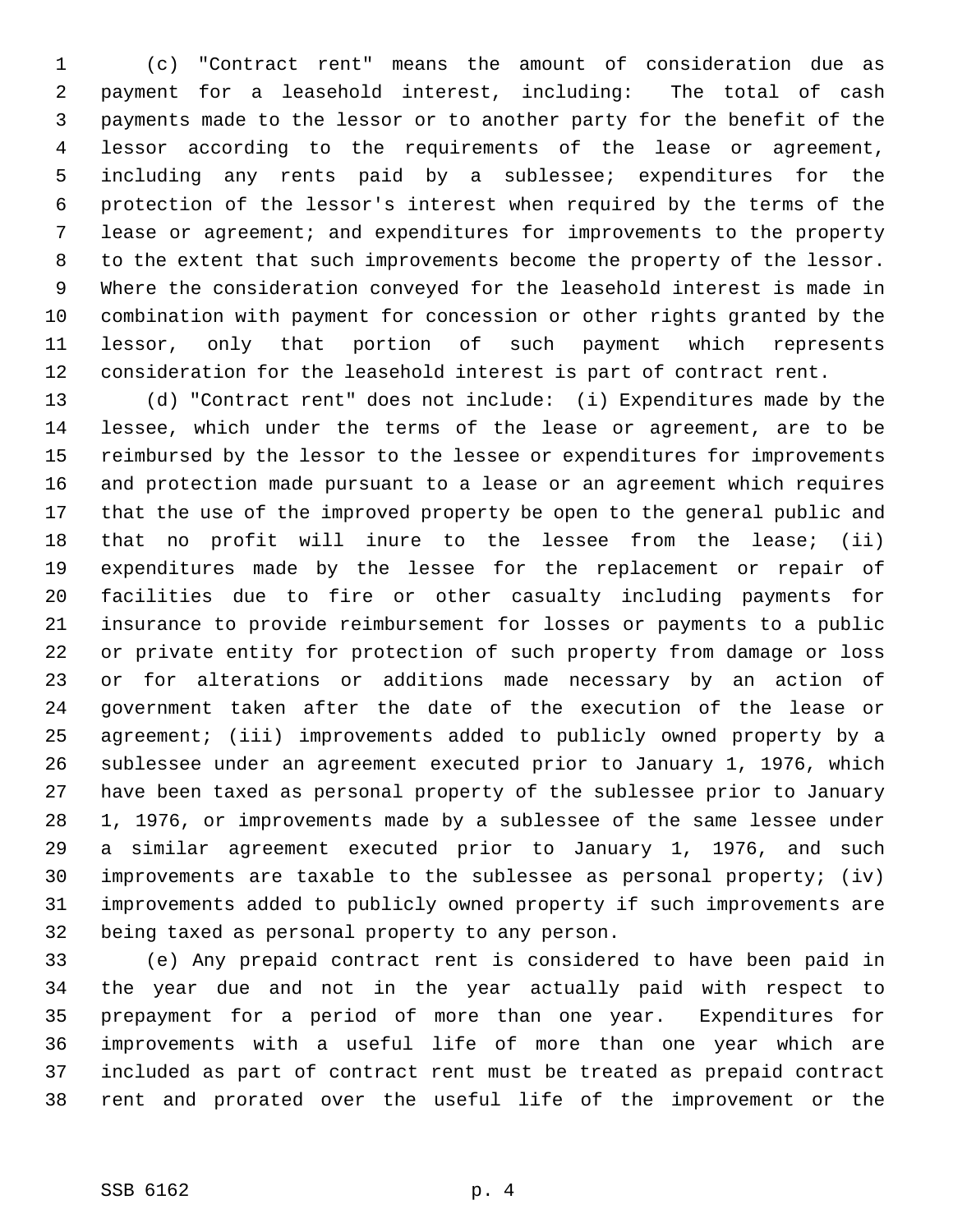1 remaining term of the lease or agreement if the useful life is in 2 excess of the remaining term of the lease or agreement. Rent prepaid 3 prior to January 1, 1976, must be prorated from the date of prepayment. 4 (f) With respect to a "product lease", the value is that value 5 determined at the time of sale under terms of the lease.

 6 (g) If it is determined by the department of revenue, upon 7 examination of a lessee's accounts or those of a lessor of publicly 8 owned property, that a lessee is occupying or using publicly owned 9 property in such a manner as to create a leasehold interest and that 10 such leasehold interest has not been established through competitive 11 bidding, or negotiated in accordance with statutory requirements 12 regarding the rent payable, or negotiated under circumstances, 13 established by public record, clearly showing that the contract rent 14 was the maximum attainable by the lessor, the department may establish 15 a taxable rent computation for use in determining the tax payable under 16 authority granted in this chapter based upon the following criteria: 17 (i) Consideration must be given to rental being paid to other lessors 18 by lessees of similar property for similar purposes over similar 19 periods of time; (ii) consideration must be given to what would be 20 considered a fair rate of return on the market value of the property 21 leased less reasonable deductions for any restrictions on use, special 22 operating requirements or provisions for concurrent use by the lessor, 23 another person or the general public.

24 (3) "Product lease" as used in this chapter means a lease of 25 property for use in the production of agricultural or marine products 26 to the extent that such lease provides for the contract rent to be paid 27 by the delivery of a stated percentage of the production of such 28 agricultural or marine products to the credit of the lessor or the 29 payment to the lessor of a stated percentage of the proceeds from the 30 sale of such products.

31 (4) "Renegotiated" means a change in the lease agreement which 32 changes the agreed time of possession, restrictions on use, the rate of 33 the cash rental or of any other consideration payable by the lessee to 34 or for the benefit of the lessor, other than any such change required 35 by the terms of the lease or agreement. In addition "renegotiated" 36 means a continuation of possession by the lessee beyond the date when, 37 under the terms of the lease agreement, the lessee had the right to 38 vacate the premises without any further liability to the lessor.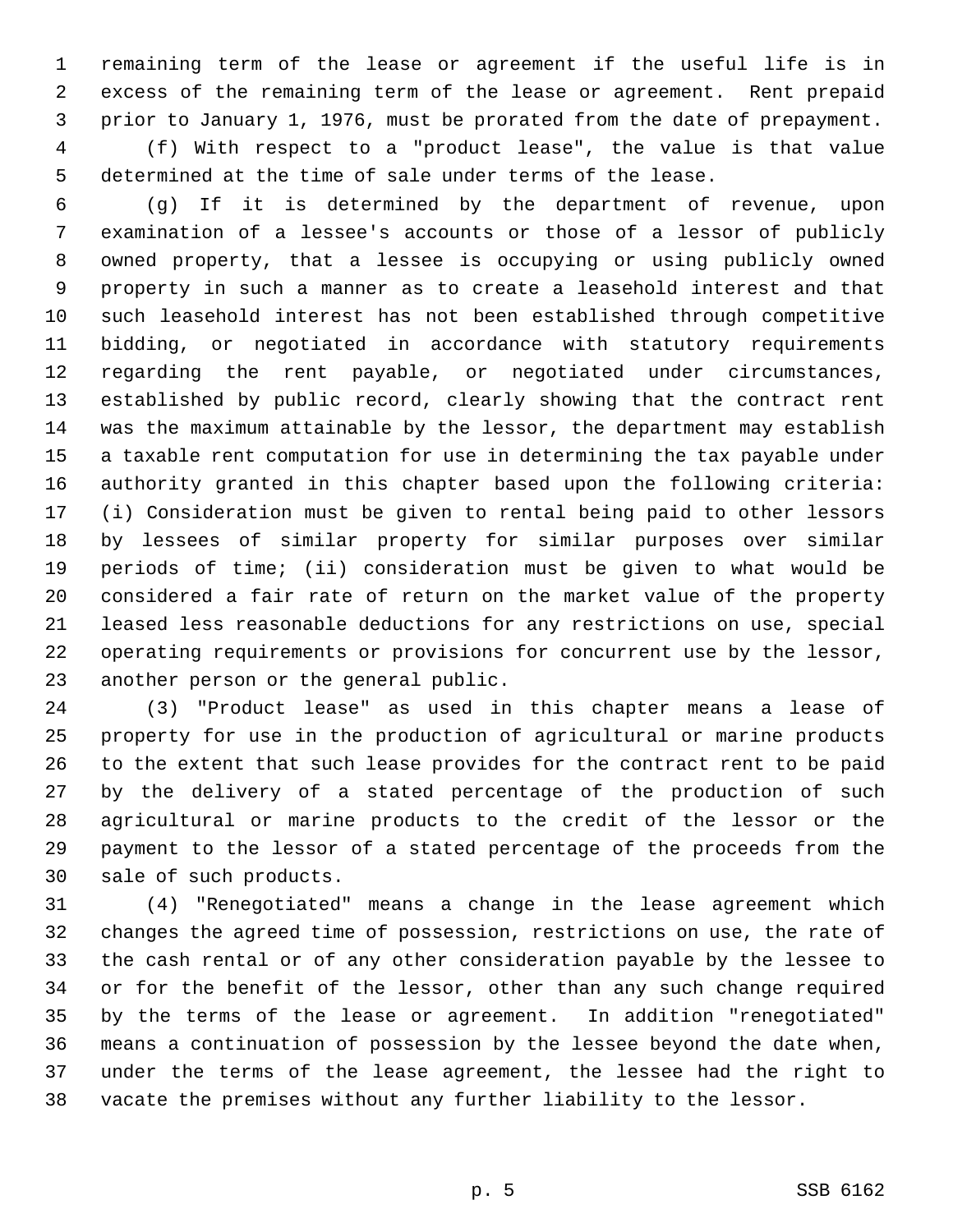1 (5) "City" means any city or town.

 2 (6) "Products" includes natural resource products such as cut or 3 picked evergreen foliage, Cascara bark, wild edible mushrooms, native 4 ornamental trees and shrubs, ore and minerals, natural gas, geothermal 5 water and steam, and forage removed through the grazing of livestock.

 6 **Sec. 3.** RCW 82.29A.050 and 1992 c 206 s 6 are each amended to read 7 as follows:

 8 (1) The leasehold excise taxes provided for in RCW 82.29A.030 and 9 82.29A.040 ((shall)) must be paid by the lessee to the lessor and the 10 lessor ((shall)) must collect such tax and remit the same to the 11 department (( $of$  revenue)). The tax ( $(shat)$ )) must be payable at the 12 same time as payments are due to the lessor for use of the property 13 from which the leasehold interest arises, and in the case of payment of 14 contract rent to a person other than the lessor, at the time of 15 payment. The tax payment  $((shall))$  must be accompanied by such 16 information as the department ( $(\overline{off}$  revenue)) may require. In the case 17 of prepaid contract rent the payment may be prorated in accordance with 18 instructions of the department ((of revenue)) and the prorated portion 19 of the tax ((shall be)) is due, one-half not later than May 31st and 20 the other half not later than November 30th each year.

21 (2) The lessor receiving taxes payable under the provisions of this 22 chapter ((shall)) must remit the same together with a return provided 23 by the department, to the department of revenue on or before the last 24 day of the month following the month in which the tax is collected. 25 The department may relieve any taxpayer or class of taxpayers from the 26 obligation of filing monthly returns and may require the return to 27 cover other reporting periods, but in no event  $((shall))$  may returns be 28 filed for a period greater than one year. The lessor ((shall be)) is 29 fully liable for collection and remittance of the tax. The amount of 30 tax until paid by the lessee to the lessor  $((shall))$  constitutes a debt 31 from the lessee to the lessor. The tax required by this chapter 32 ((shall)) must be stated separately from contract rent, and if not so 33 separately stated for purposes of determining the tax due from the 34 lessee to the lessor and from the lessor to the department, the 35 contract rent does not include the tax imposed by this chapter. Where 36 a lessee has failed to pay to the lessor the tax imposed by this 37 chapter and the lessor has not paid the amount of the tax to the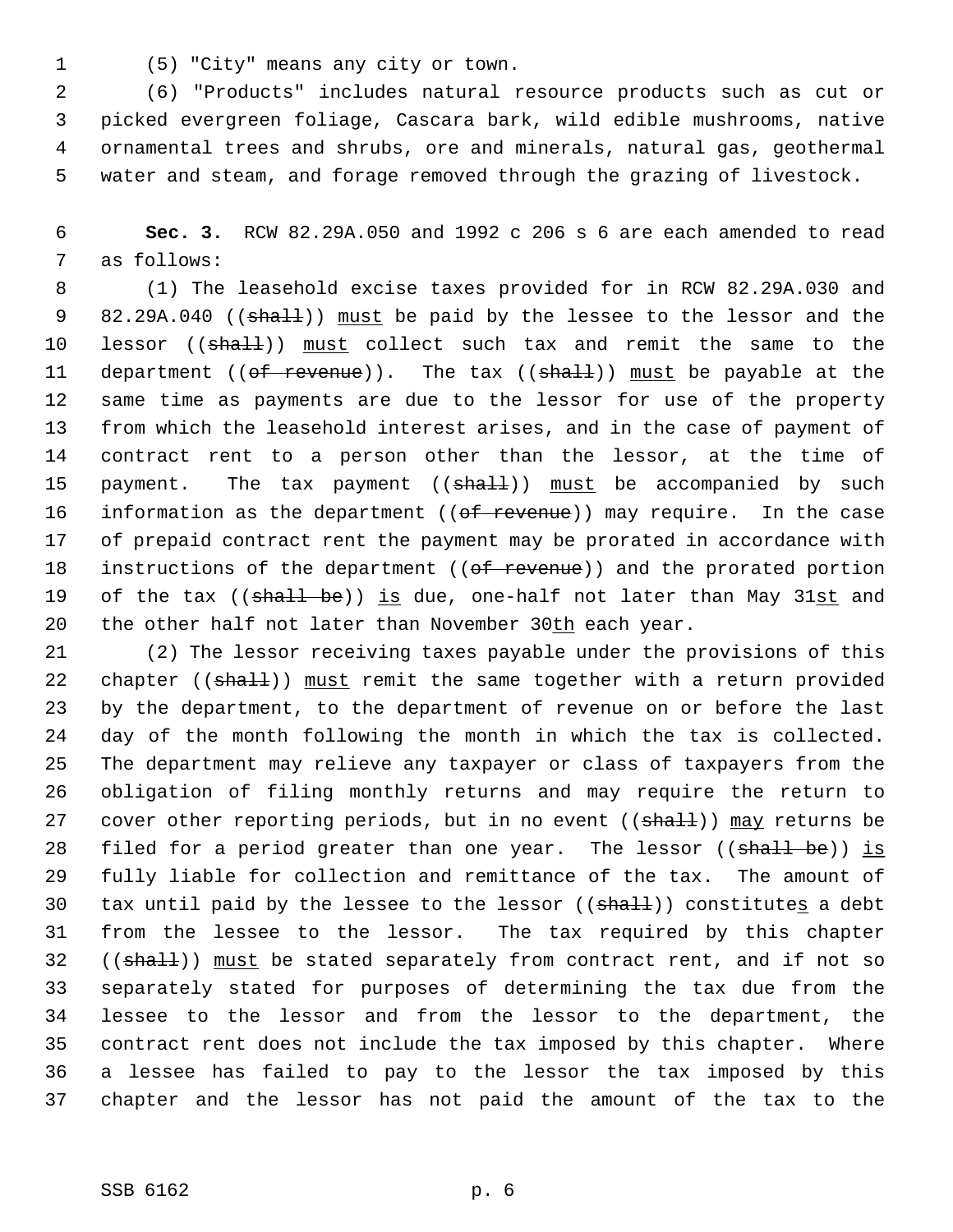1 department, the department may, in its discretion, proceed directly 2 against the lessee for collection of the  $\text{tax}((\div\text{PROVIDED},\text{That}))$ . 3 However, taxes due where contract rent has not been paid ((shall)) must 4 be reported by the lessor to the department and the lessee alone 5 ((shall be)) is liable for payment of the tax to the department.

 6 (3) Each person having a leasehold interest subject to the tax 7 provided for in this chapter arising out of a lease of federally owned 8 or federal trust lands ((shall)), or property owned by a federally 9 recognized Indian tribe in the state and exempt from tax under RCW 10 84.36.010, must report and remit the tax due directly to the department 11 of revenue in the same manner and at the same time as the lessor would 12 be required to report and remit the tax if such lessor were a state 13 public entity.

14 **Sec. 4.** RCW 84.36.010 and 2010 c 281 s 1 are each amended to read 15 as follows:

16 (1) All property belonging exclusively to the United States, the 17 state, or any county or municipal corporation; all property belonging 18 exclusively to any federally recognized Indian tribe, if (a) the tribe 19 is located in the state,  $((\pm f + \theta)$  and (b) the property is used 20 exclusively for essential government services; all state route number 21 16 corridor transportation systems and facilities constructed under 22 chapter 47.46 RCW; all property under a financing contract pursuant to 23 chapter 39.94 RCW or recorded agreement granting immediate possession 24 and use to the public bodies listed in this section or under an order 25 of immediate possession and use pursuant to RCW 8.04.090; and, for a 26 period of forty years from acquisition, all property of a community 27 center; is exempt from taxation. All property belonging exclusively to 28 a foreign national government is exempt from taxation if that property 29 is used exclusively as an office or residence for a consul or other 30 official representative of the foreign national government, and if the 31 consul or other official representative is a citizen of that foreign 32 nation.

33 (2) For the purposes of this section the following definitions 34 apply unless the context clearly requires otherwise.

35 (a) "Community center" means property, including a building or 36 buildings, determined to be surplus to the needs of a district by a 37 local school board, and purchased or acquired by a nonprofit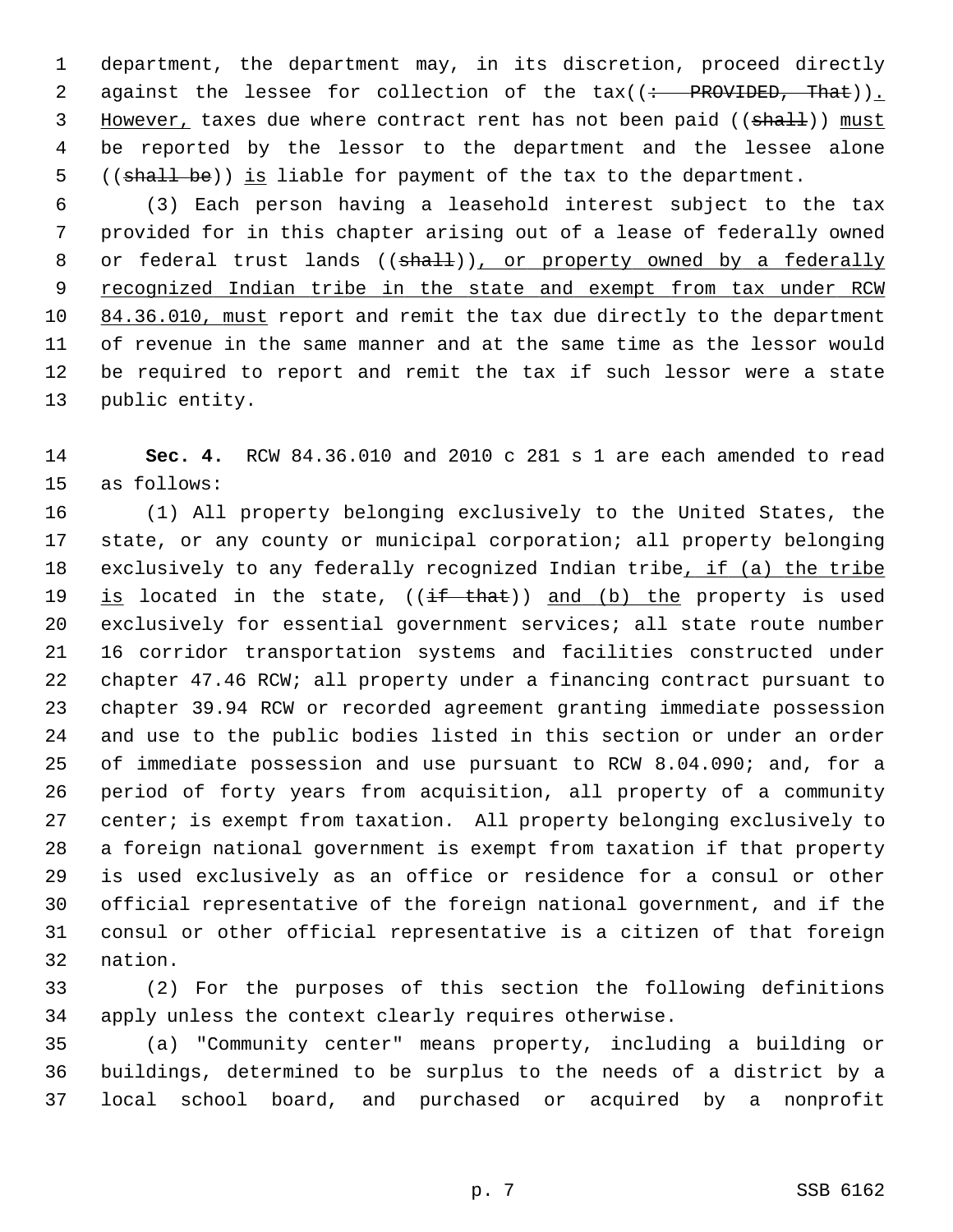1 organization for the purposes of converting them into community 2 facilities for the delivery of nonresidential coordinated services for 3 community members. The community center may make space available to 4 businesses, individuals, or other parties through the loan or rental of 5 space in or on the property.

 6 (b) "Essential government services" means services such as tribal 7 administration, public facilities, fire, police, public health, 8 education, sewer, water, environmental and land use, transportation, 9 ((and)) utility services, and economic development.

 (c) "Economic development" means commercial activities, including those that facilitate the creation or retention of businesses or jobs, or that improve the standard of living or economic health of tribal communities.

14 **Sec. 5.** RCW 84.36.451 and 2001 c 26 s 2 are each amended to read 15 as follows:

16 (1) The following property ((shall be)) is exempt from taxation: 17 Any and all rights to occupy or use any real or personal property owned 18 in fee or held in trust by:

19 (a) The United States, the state of Washington, or any political 20 subdivision or municipal corporation of the state of Washington, or a 21 federally recognized Indian tribe for property exempt under RCW 22 84.36.010; or

23 (b) A public corporation, commission, or authority created under 24 RCW 35.21.730 or 35.21.660 if the property is listed on or is within a 25 district listed on any federal or state register of historical sites; 26 and

27 (c) ((<del>Including</del>)) Any leasehold interest arising from the property 28 identified in (a) and (b) of this subsection as defined in RCW 29 82.29A.020.

30 (2) The exemption under this section (( $\text{shalt}$ )) does not apply to:

31 (a) Any such leasehold interests which are a part of operating 32 properties of public utilities subject to assessment under chapter 33 84.12 RCW; or

34 (b) Any such leasehold interest consisting of three thousand or 35 more residential and recreational lots that are or may be subleased for 36 residential and recreational purposes.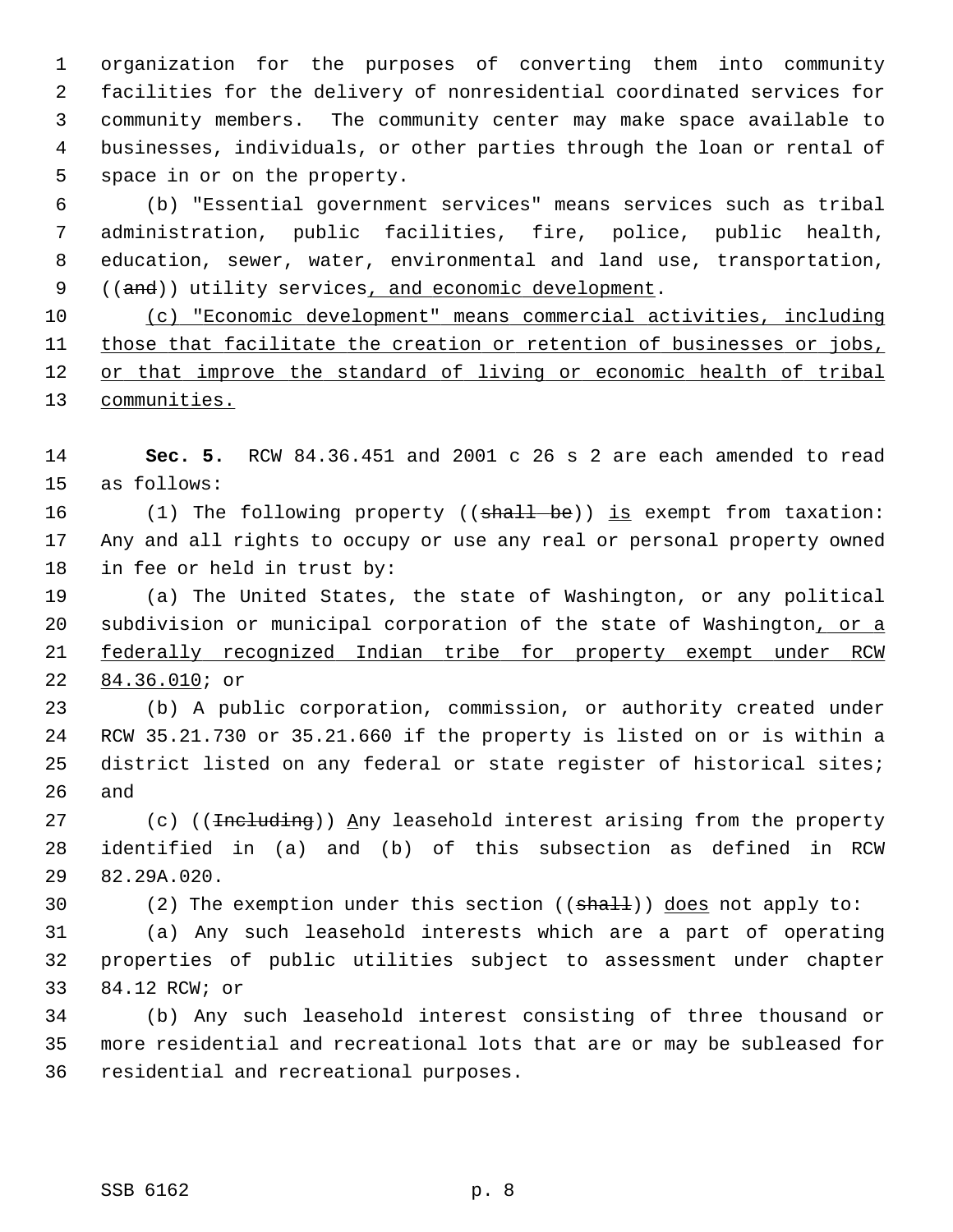1 (3) The exemption under this section ((shall)) may not be construed 2 to modify the provisions of RCW 84.40.230.

 3 **Sec. 6.** RCW 84.40.230 and 1994 c 124 s 25 are each amended to read 4 as follows:

 5 When any real property is sold on contract by the United States of 6 America, the state,  $((e^*)$  any county or municipality, or any federally 7 recognized Indian tribe, and the contract expresses or implies that the 8 vendee is entitled to the possession, use, benefits and profits thereof 9 and therefrom so long as the vendee complies with the terms of the 10 contract, it ((shall be)) is deemed that the vendor retains title 11 merely as security for the fulfillment of the contract, and the 12 property (( $\frac{1}{3}$ ) must be assessed and taxed in the same manner as 13 other similar property in private ownership is taxed, and the tax roll 14 ((shall)) must contain, opposite the description of the property so 15 assessed the following notation: "Subject to title remaining in the 16 vendor" or other notation of similar significance. No foreclosure for 17 delinquent taxes nor any deed issued pursuant thereto ((shall)) may 18 extinguish or otherwise affect the title of the vendor. In any case 19 under former law where the contract and not the property was taxed no 20 deed of the property described in such contract  $((shall))$  may ever be 21 executed and delivered by the state or any county or municipality until 22 all taxes assessed against such contract and local assessments assessed 23 against the land described thereon are fully paid.

24 NEW SECTION. **Sec. 7.** A new section is added to chapter 82.29A RCW 25 to read as follows:

26 (1) Property owned exclusively by a federally recognized Indian 27 tribe that is exempt from property tax under RCW 84.36.010 is subject 28 to payment in lieu of leasehold excise taxes, if:

29 (a) The tax exempt property is used exclusively for economic 30 development, as defined in RCW 84.36.010;

31 (b) There is no taxable leasehold interest in the tax exempt 32 property;

33 (c) The property is located outside of the tribe's reservation; and 34 (d) The property is not otherwise exempt from taxation by federal 35 law.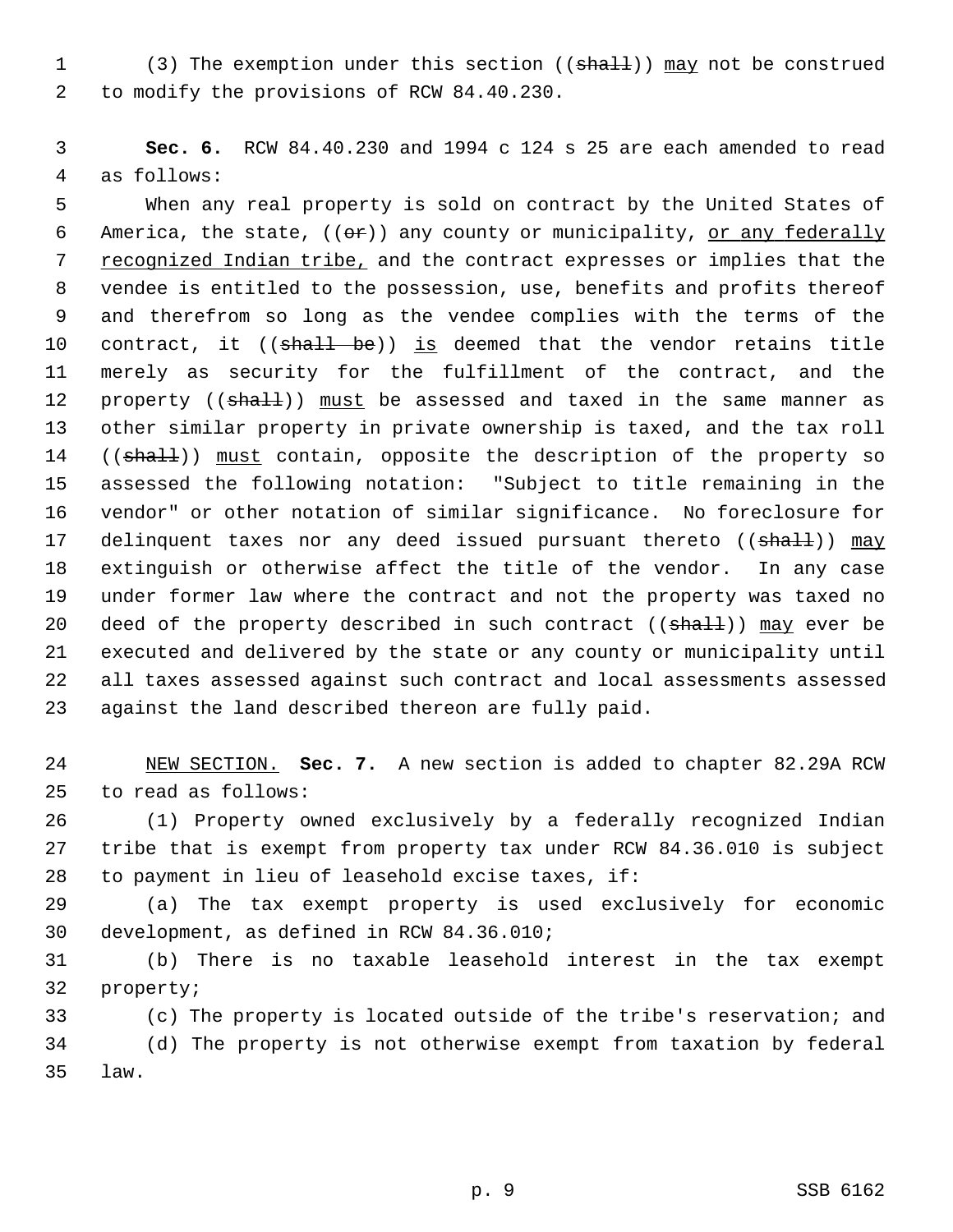1 (2) The amount of the payment in lieu of leasehold excise taxes 2 must be determined jointly and in good faith negotiation between the 3 tribe that owns the property and the county in which the property is 4 located. However, the amount may not exceed the leasehold excise tax 5 amount that would otherwise be owed by a taxable leasehold interest in 6 the property.

 7 (3) Payment must be made by the tribe to the county. The county 8 treasurer must distribute all such money collected solely to the local 9 taxing districts in the same proportion that each local taxing district 10 would have shared if a leasehold excise tax had been levied.

11 NEW SECTION. **Sec. 8.** A new section is added to chapter 52.30 RCW 12 to read as follows:

13 (1) When exempt tribal property is located within the boundaries of 14 a fire protection district or a regional fire protection service 15 authority, the fire protection district or authority is authorized to 16 contract with the tribe for compensation for providing fire protection 17 services in an amount and under such terms as are mutually agreed upon 18 by the fire protection district or authority and the tribe.

19 (2) The definitions in this subsection apply throughout this 20 section unless the context clearly requires otherwise.

21 (a) "Exempt tribal property" means property that is owned 22 exclusively by a federally recognized Indian tribe and that is exempt 23 from taxation under RCW 84.36.010.

24 (b) "Regional fire protection service authority" or "authority" has 25 the same meaning as provided in RCW 52.26.020.

26 NEW SECTION. **Sec. 9.** A new section is added to chapter 43.136 RCW 27 to read as follows:

28 By December 1, 2020, and in compliance with RCW 43.01.036, the 29 joint legislative audit and review committee must provide an economic 30 impact report to the legislature evaluating the impacts of changes made 31 in this act regarding the leasehold tax and property tax treatment of 32 property owned by a federally recognized Indian tribe. The economic 33 impact report must indicate: The number of parcels and uses of land 34 involved; the economic impacts to tribal governments; state and local 35 government revenue reductions, increases, and shifts from all tax 36 sources affected; impacts on public infrastructure and public services;